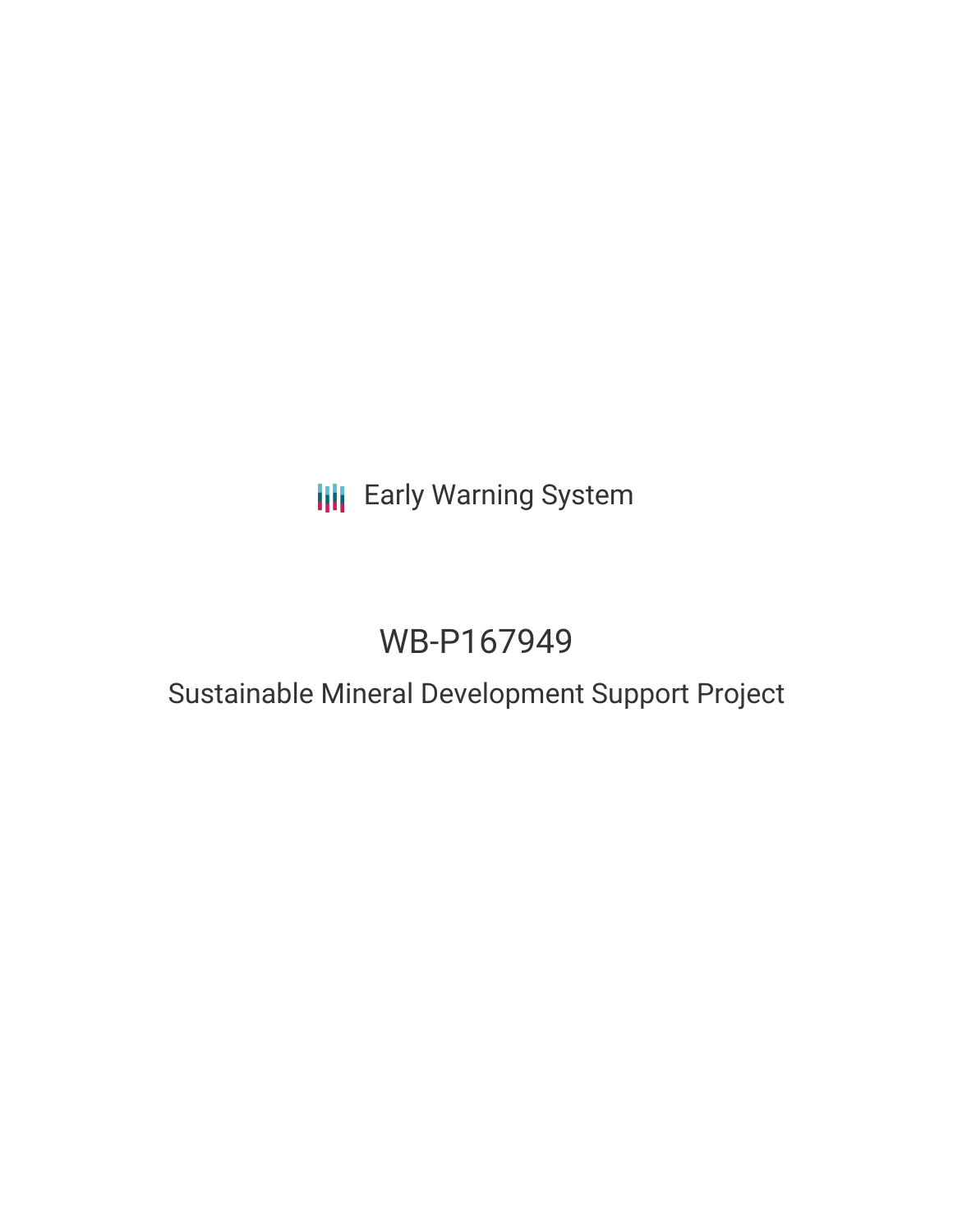

#### **Quick Facts**

| <b>Countries</b>               | Burkina Faso               |
|--------------------------------|----------------------------|
| <b>Financial Institutions</b>  | World Bank (WB)            |
| <b>Status</b>                  | Proposed                   |
| <b>Bank Risk Rating</b>        | B                          |
| <b>Voting Date</b>             | 2019-05-30                 |
| <b>Borrower</b>                | Government of Burkina Faso |
| <b>Sectors</b>                 | Industry and Trade         |
| <b>Investment Amount (USD)</b> | \$30.00 million            |
| <b>Project Cost (USD)</b>      | \$30.00 million            |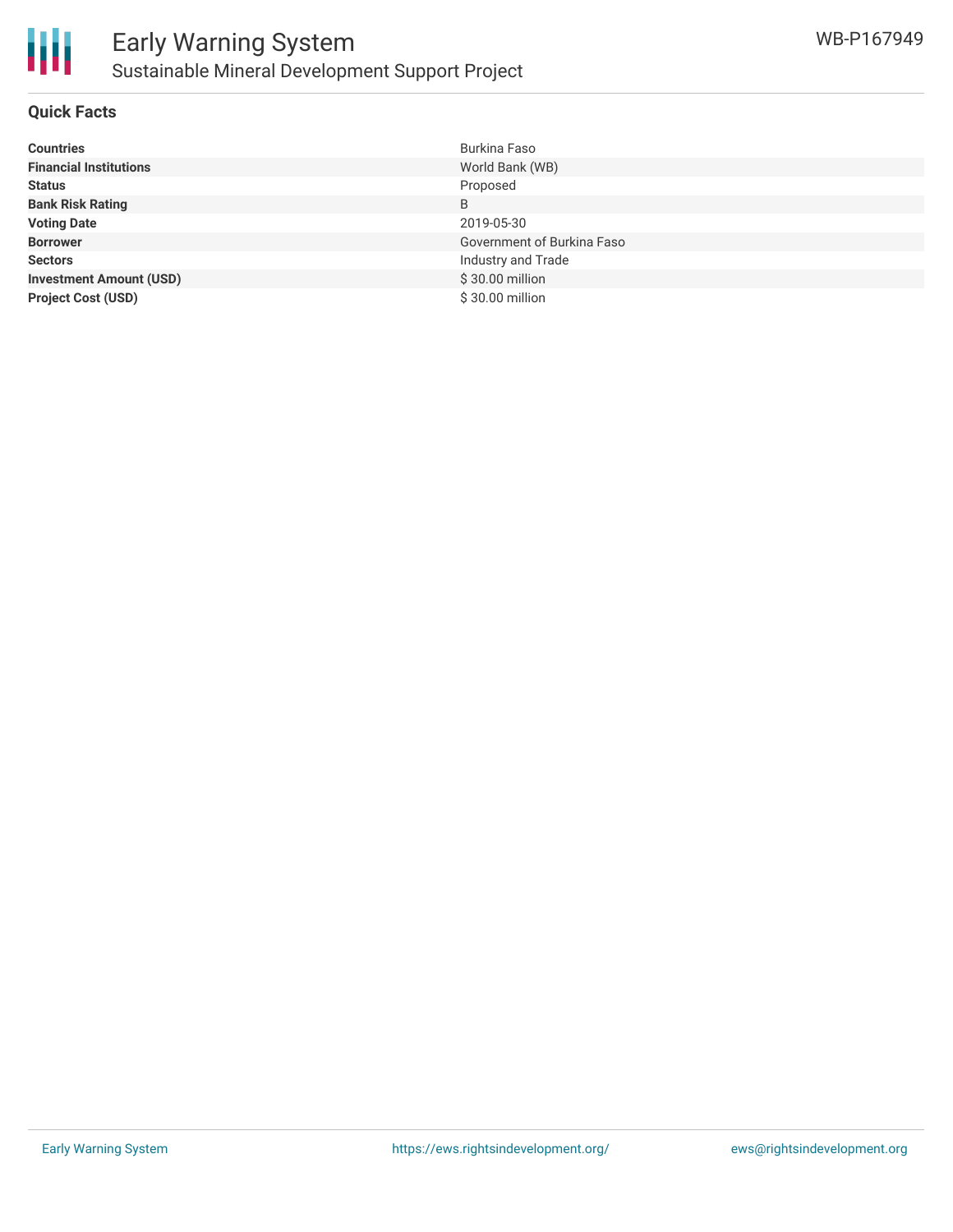



### **Project Description**

The project developmentobjective is to enhance economic integration and governance in the management of the mineral sector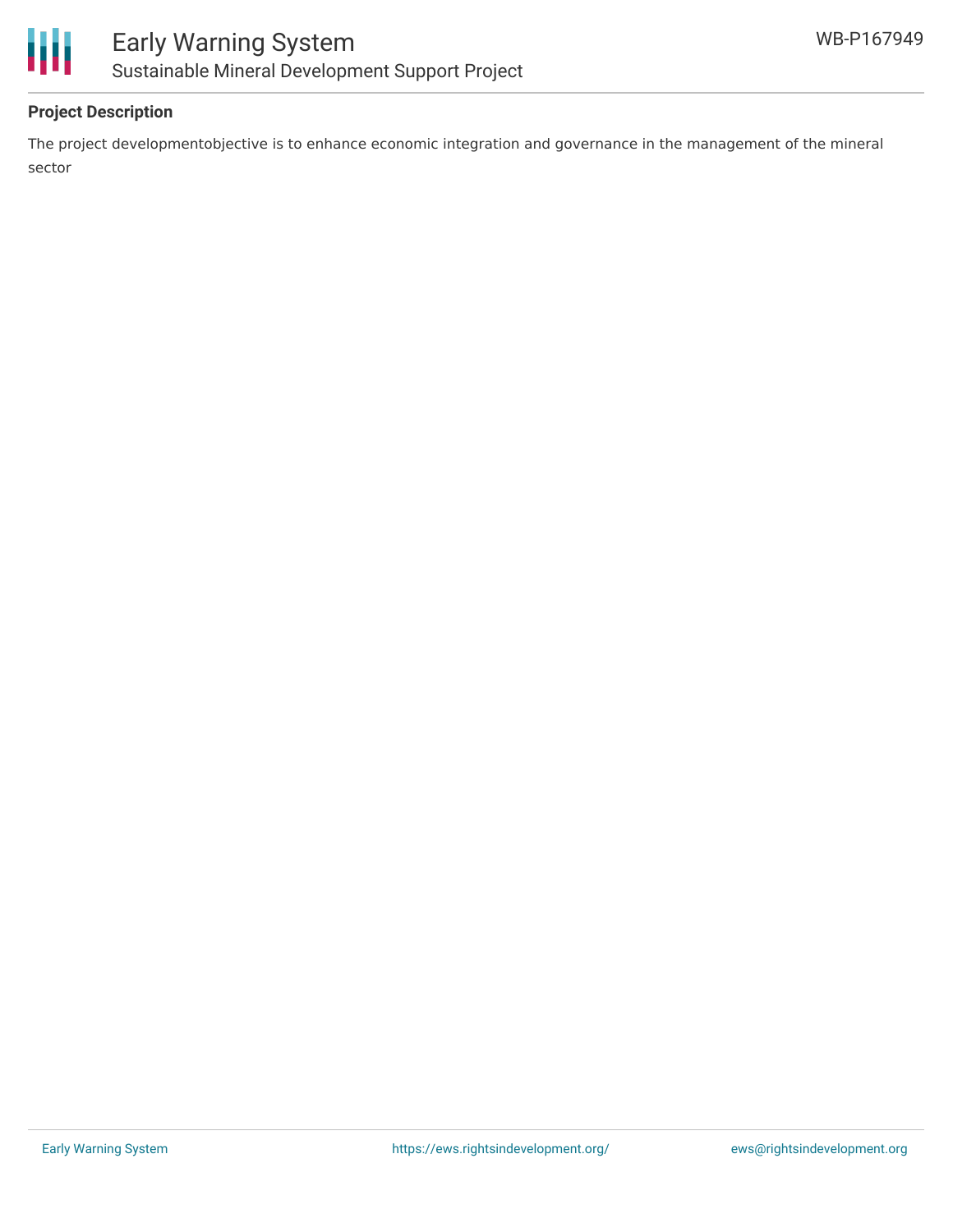

### Early Warning System Sustainable Mineral Development Support Project

### **Investment Description**

World Bank (WB)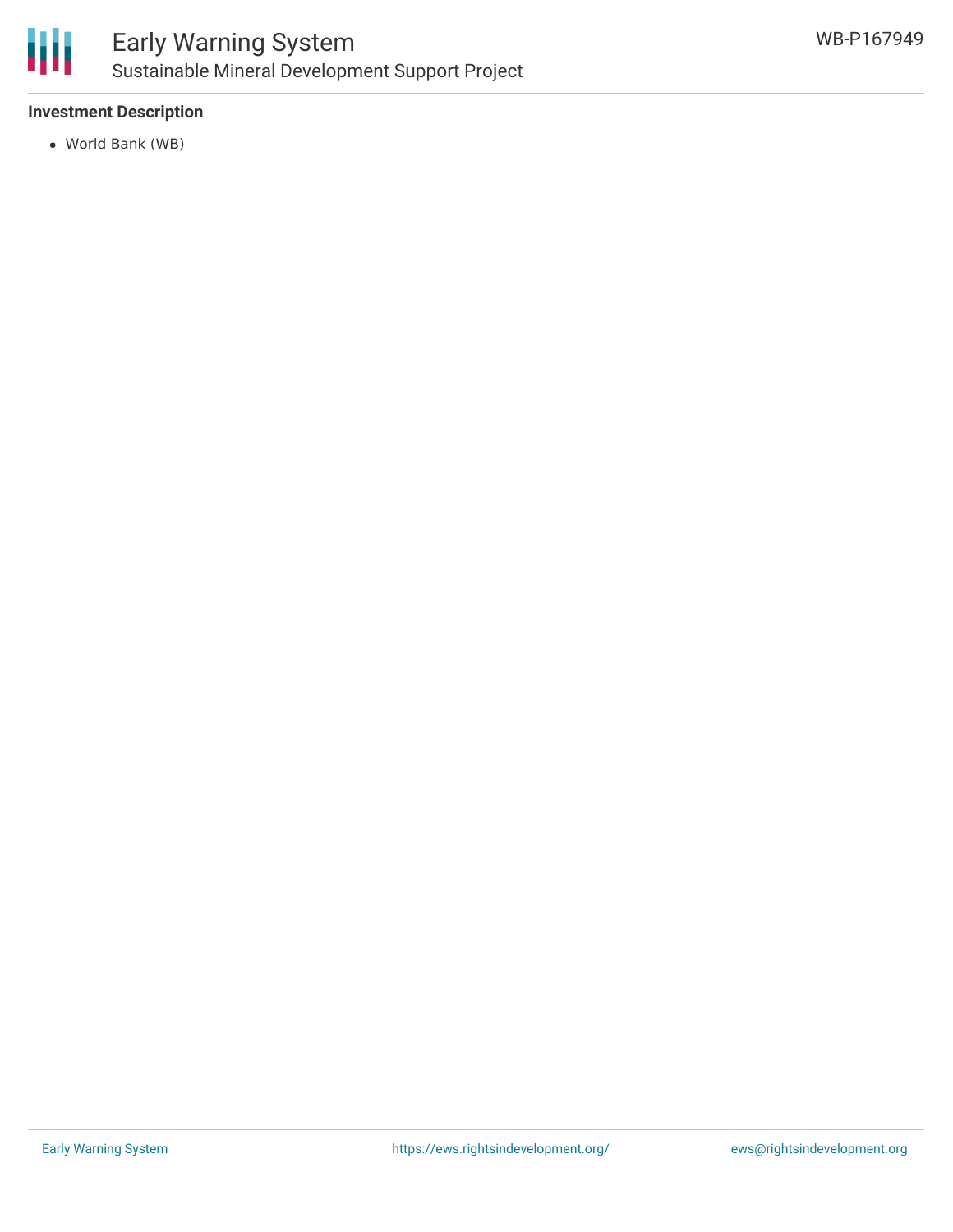

### **Contact Information**

No contact information provided at the time of disclosure

ACCOUNTABILITY MECHANISM OF WORLD BANK

The World Bank Inspection Panel is the independent complaint mechanism and fact-finding body for people who believe they are likely to be, or have been, adversely affected by a World Bank-financed project. If you submit a complaint to the Inspection Panel, they may investigate to assess whether the World Bank is following its own policies and procedures for preventing harm to people or the environment. You can contact the Inspection Panel or submit a complaint by emailing ipanel@worldbank.org. You can learn more about the Inspection Panel and how to file a complaint at: http://ewebapps.worldbank.org/apps/ip/Pages/Home.aspx.